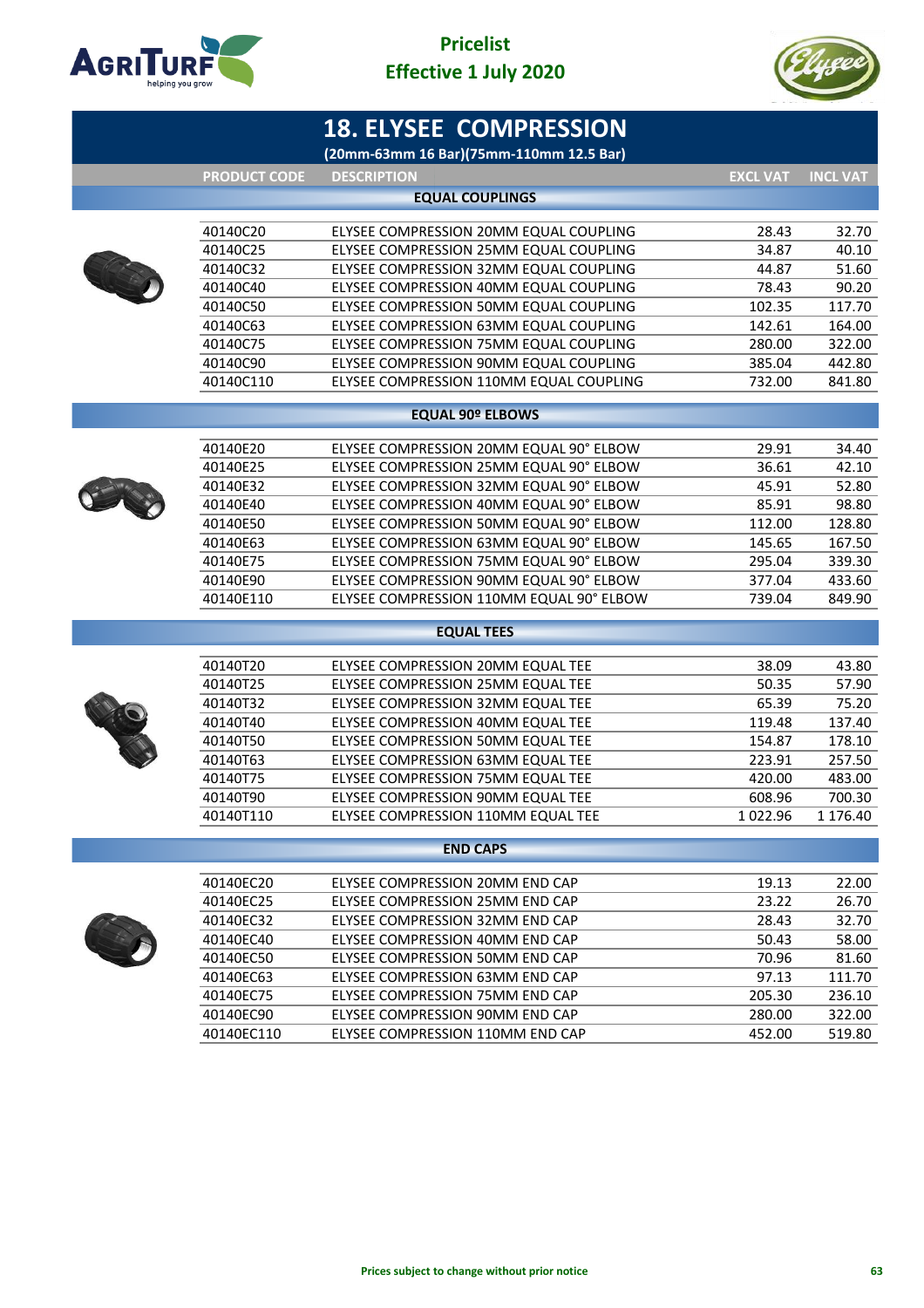



# **18. ELYSEE COMPRESSION**

**(20mm-63mm 16 Bar)(75mm-110mm 12.5 Bar)**

**PRODUCT CODE DESCRIPTION EXCL VAT INCL VAT**



|              | <b>REDUCING COUPLINGS</b>                    |        |        |
|--------------|----------------------------------------------|--------|--------|
|              |                                              |        |        |
| 40140RC2520  | ELYSEE COMPRESSION 25MM X 20MM RED COUPLING  | 35.48  | 40.80  |
| 40140RC3220  | ELYSEE COMPRESSION 32MM X 20MM RED COUPLING  | 45.57  | 52.40  |
| 40140RC3225  | ELYSEE COMPRESSION 32MM X 25MM RED COUPLING  | 45.57  | 52.40  |
| 40140RC4025  | ELYSEE COMPRESSION 40MM X 25MM RED COUPLING  | 80.26  | 92.30  |
| 40140RC4032  | ELYSEE COMPRESSION 40MM X 32MM RED COUPLING  | 80.26  | 92.30  |
| 40140RC5032  | ELYSEE COMPRESSION 50MM X 32MM RED COUPLING  | 102.70 | 118.10 |
| 40140RC5040  | ELYSEE COMPRESSION 50MM X 40MM RED COUPLING  | 102.70 | 118.10 |
| 40140RC6332  | ELYSEE COMPRESSION 63MM X 32MM RED COUPLING  | 147.39 | 169.50 |
| 40140RC6350  | ELYSEE COMPRESSION 63MM X 50MM RED COUPLING  | 141.83 | 163.10 |
| 40140RC7563  | ELYSEE COMPRESSION 75MM X 63MM RED COUPLING  | 280.00 | 322.00 |
| 40140RC9075  | ELYSEE COMPRESSION 90MM X 75MM RED COUPLING  | 392.00 | 450.80 |
| 40140RC11090 | ELYSEE COMPRESSION 110MM X 90MM RED COUPLING | 738.96 | 849.80 |
|              |                                              |        |        |

### **REDUCING TEES**

| 40140RT2520  | ELYSEE COMPRESSION 25MM X 20MM RED TEE  | 52.26        | 60.10    |
|--------------|-----------------------------------------|--------------|----------|
| 40140RT3225  | ELYSEE COMPRESSION 32MM X 25MM RED TEE  | 67.13        | 77.20    |
| 40140RT4032  | ELYSEE COMPRESSION 40MM X 32MM RED TEE  | 123.13       | 141.60   |
| 40140RT5040  | ELYSEE COMPRESSION 50MM X 40MM RED TEE  | 164.17       | 188.80   |
| 40140RT6350  | ELYSEE COMPRESSION 63MM X 50MM RED TEE  | 231.39       | 266.10   |
| 40140RT7563  | ELYSEE COMPRESSION 75MM X 63MM RED TEE  | 430.00       | 494.50   |
| 40140RT9075  | ELYSEE COMPRESSION 90MM X 75MM RED TEE  | 616.00       | 708.40   |
| 40140RT11090 | ELYSEE COMPRESSION 110MM X 90MM RED TEE | 1 0 2 7 .0 4 | 1 181.10 |
|              |                                         |              |          |

### **MALE ADAPTORS**



| 40140MA2015  | ELYSEE COMPRESSION 20MM X 1/2" MALE ADAPTOR   | 16.87  | 19.40  |
|--------------|-----------------------------------------------|--------|--------|
| 40140MA2020  | ELYSEE COMPRESSION 20MM X 3/4" MALE ADAPTOR   | 16.87  | 19.40  |
| 40140MA2025  | ELYSEE COMPRESSION 20MM X 1" MALE ADAPTOR     | 16.87  | 19.40  |
| 40140MA2515  | ELYSEE COMPRESSION 25MM X 1/2" MALE ADAPTOR   | 19.57  | 22.50  |
| 40140MA2520  | ELYSEE COMPRESSION 25MM X 3/4" MALE ADAPTOR   | 19.57  | 22.50  |
| 40140MA2525  | ELYSEE COMPRESSION 25MM X 1" MALE ADAPTOR     | 19.57  | 22.50  |
| 40140MA3215  | ELYSEE COMPRESSION 32MM X 1/2" MALE ADAPTOR   | 24.70  | 28.40  |
| 40140MA3220  | ELYSEE COMPRESSION 32MM X 3/4" MALE ADAPTOR   | 24.70  | 28.40  |
| 40140MA3225  | ELYSEE COMPRESSION 32MM X 1" MALE ADAPTOR     | 24.70  | 28.40  |
| 40140MA3232  | ELYSEE COMPRESSION 32MM X 11/4" MALE ADAPTOR  | 31.04  | 35.70  |
| 40140MA3240  | ELYSEE COMPRESSION 32MM X 11/2" MALE ADAPTOR  | 31.04  | 35.70  |
| 40140MA4025  | ELYSEE COMPRESSION 40MM X 1" MALE ADAPTOR     | 49.30  | 56.70  |
| 40140MA4032  | ELYSEE COMPRESSION 40MM X 11/4" MALE ADAPTOR  | 49.30  | 56.70  |
| 40140MA4040  | ELYSEE COMPRESSION 40MM X 11/2" MALE ADAPTOR  | 49.30  | 56.70  |
| 40140MA4050  | ELYSEE COMPRESSION 40MM X 2" MALE ADAPTOR     | 49.30  | 56.70  |
| 40140MA5025  | ELYSEE COMPRESSION 50MM X 1" MALE ADAPTOR     | 60.52  | 69.60  |
| 40140MA5032  | ELYSEE COMPRESSION 50MM X 11/4" MALE ADAPTOR  | 60.52  | 69.60  |
| 40140MA5040  | ELYSEE COMPRESSION 50MM X 11/2" MALE ADAPTOR  | 60.52  | 69.60  |
| 40140MA5050  | ELYSEE COMPRESSION 50MM X 2" MALE ADAPTOR     | 60.52  | 69.60  |
| 40140MA6340  | ELYSEE COMPRESSION 63MM X 11/2" MALE ADAPTOR  | 85.91  | 98.80  |
| 40140MA6350  | ELYSEE COMPRESSION 63MM X 2" MALE ADAPTOR     | 85.91  | 98.80  |
| 40140MA6363  | ELYSEE COMPRESSION 63MM X 21/2" MALE ADAPTOR  | 85.91  | 98.80  |
| 40140MA7550  | ELYSEE COMPRESSION 75MM X 2" MALE ADAPTOR     | 180.96 | 208.10 |
| 40140MA7563  | ELYSEE COMPRESSION 75MM X 2 1/2" MALE ADAPTOR | 180.96 | 208.10 |
| 40140MA7575  | ELYSEE COMPRESSION 75MM X 3" MALE ADAPTOR     | 180.96 | 208.10 |
| 40140MA9050  | ELYSEE COMPRESSION 90MM X 2" MALE ADAPTOR     | 227.74 | 261.90 |
| 40140MA9063  | ELYSEE COMPRESSION 90MM X 21/2" MALE ADAPTOR  | 227.74 | 261.90 |
| 40140MA9075  | ELYSEE COMPRESSION 90MM X 3" MALE ADAPTOR     | 227.74 | 261.90 |
| 40140MA90100 | ELYSEE COMPRESSION 90MM X 4" MALE ADAPTOR     | 227.74 | 261.90 |
| 40140MA11050 | ELYSEE COMPRESSION 110MM X 2" MALE ADAPTOR    | 411.04 | 472.70 |
|              | Prices subject to change without prior notice |        | 64     |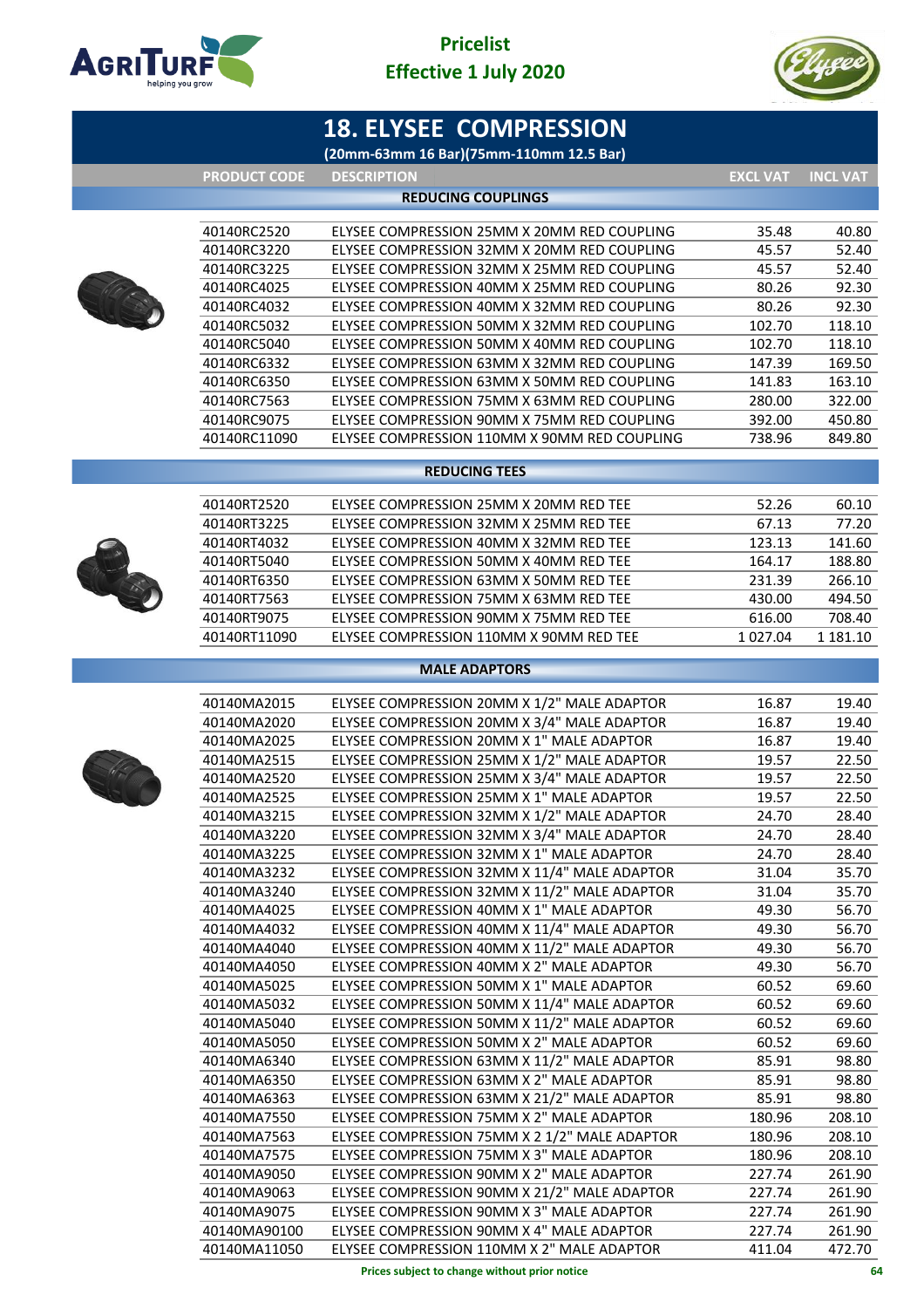



# **18. ELYSEE COMPRESSION**

|  | (20mm-63mm 16 Bar)(75mm-110mm 12.5 Bar) <sup> </sup> |
|--|------------------------------------------------------|
|--|------------------------------------------------------|

| <b>LPRODUCT CODE '</b> | <b>DESCRIPTION</b>                         | <b>EXCL VAT INCL VAT</b> |        |
|------------------------|--------------------------------------------|--------------------------|--------|
| 40140MA11080           | ELYSEE COMPRESSION 110MM X 3" MALE ADAPTOR | 411 04                   | 472.70 |
| 40140MA110100          | ELYSEE COMPRESSION 110MM X 4" MALE ADAPTOR | 411 04                   | 472 70 |

### **FEMALE ADAPTORS**



| 40140FA2015   | ELYSEE COMPRESSION 20MM X 1/2" FEM ADAPTOR  | 18.70  | 21.50  |
|---------------|---------------------------------------------|--------|--------|
| 40140FA2020   | ELYSEE COMPRESSION 20MM X 3/4" FEM ADAPTOR  | 18.70  | 21.50  |
| 40140FA2515   | ELYSEE COMPRESSION 25MM X 1/2" FEM ADAPTOR  | 22.43  | 25.80  |
| 40140FA2520   | ELYSEE COMPRESSION 25MM X 3/4" FEM ADAPTOR  | 22.43  | 25.80  |
| 40140FA2525   | ELYSEE COMPRESSION 25MM X 1" FEM ADAPTOR    | 22.43  | 25.80  |
| 40140FA3215   | ELYSEE COMPRESSION 32MM X 1/2 FEM ADAPTOR   | 28.00  | 32.20  |
| 40140FA3220   | ELYSEE COMPRESSION 32MM X 3/4" FEM ADAPTOR  | 28.00  | 32.20  |
| 40140FA3225   | ELYSEE COMPRESSION 32MM X 1" FEM ADAPTOR    | 28.00  | 32.20  |
| 40140FA3232   | ELYSEE COMPRESSION 32MM X 11/4" FEM ADAPTOR | 32.87  | 37.80  |
| 40140FA3240   | ELYSEE COMPRESSION 32MM X 11/2" FEM ADAPTOR | 32.87  | 37.80  |
| 40140FA4025   | ELYSEE COMPRESSION 40MM X 1" FEM ADAPTOR    | 54.52  | 62.70  |
| 40140FA4032   | ELYSEE COMPRESSION 40MM X 11/4" FEM ADAPTOR | 54.52  | 62.70  |
| 40140FA4040   | ELYSEE COMPRESSION 40MM X 11/2" FEM ADAPTOR | 54.52  | 62.70  |
| 40140FA5032   | ELYSEE COMPRESSION 50MM X 11/4" FEM ADAPTOR | 70.96  | 81.60  |
| 40140FA5040   | ELYSEE COMPRESSION 50MM X 11/2" FEM ADAPTOR | 70.96  | 81.60  |
| 40140FA5050   | ELYSEE COMPRESSION 50MM X 2" FEM ADAPTOR    | 70.96  | 81.60  |
| 40140FA6340   | ELYSEE COMPRESSION 63MM X 11/2" FEM ADAPTOR | 100.17 | 115.20 |
| 40140FA6350   | ELYSEE COMPRESSION 63MM X 2" FEM ADAPTOR    | 100.17 | 115.20 |
| 40140FA6363   | ELYSEE COMPRESSION 63MM X 21/2" FEM ADAPTOR | 100.17 | 115.20 |
| 40140FA7550   | ELYSEE COMPRESSION 75MM X 2" FEM ADAPTOR    | 188.52 | 216.80 |
| 40140FA7563   | ELYSEE COMPRESSION 75MM x 21/2" FEM ADAPTOR | 188.52 | 216.80 |
| 40140FA7575   | ELYSEE COMPRESSION 75MM X 3" FEM ADAPTOR    | 188.52 | 216.80 |
| 40140FA9075   | ELYSEE COMPRESSION 90MM X 3" FEM ADAPTOR    | 250.17 | 287.70 |
| 40140FA11075  | ELYSEE COMPRESSION 110MM X 3" FEM ADAPTOR   | 476.00 | 547.40 |
| 40140FA110100 | ELYSEE COMPRESSION 110MM X 4" FEM ADAPTOR   | 476.00 | 547.40 |
|               |                                             |        |        |

### **MALE ELBOWS**



| 40140ME2015   | ELYSEE COMPRESSION 20MM X 1/2" MALE ELBOW  | 22.43  | 25.80  |
|---------------|--------------------------------------------|--------|--------|
| 40140ME2020   | ELYSEE COMPRESSION 20MM X 3/4" MALE ELBOW  | 22.43  | 25.80  |
| 40140ME2515   | ELYSEE COMPRESSION 25MM X 1/2" MALE ELBOW  | 27.74  | 31.90  |
| 40140ME2520   | ELYSEE COMPRESSION 25MM X 3/4" MALE ELBOW  | 27.74  | 31.90  |
| 40140ME2525   | ELYSEE COMPRESSION 25MM X 1" MALE ELBOW    | 27.74  | 31.90  |
| 40140ME3220   | ELYSEE COMPRESSION 32MM X 3/4" MALE ELBOW  | 32.96  | 37.90  |
| 40140ME3225   | ELYSEE COMPRESSION 32MM X 1" MALE ELBOW    | 32.96  | 37.90  |
| 40140ME4032   | ELYSEE COMPRESSION 40MM X 11/4" MALE ELBOW | 55.30  | 63.60  |
| 40140ME4040   | ELYSEE COMPRESSION 40MM X 11/2" MALE ELBOW | 55.30  | 63.60  |
| 40140ME5040   | ELYSEE COMPRESSION 50MM X 11/2" MALE ELBOW | 76.43  | 87.90  |
| 40140ME5050   | ELYSEE COMPRESSION 50MM X 2" MALE ELBOW    | 76.43  | 87.90  |
| 40140ME6350   | ELYSEE COMPRESSION 63MM X 2" MALE ELBOW    | 102.70 | 118.10 |
| 40140ME6363   | ELYSEE COMPRESSION 63MM X 21/2" MALE ELBOW | 102.70 | 118.10 |
| 40140ME7563   | ELYSEE COMPRESSION 75MM X 21/2" MALE ELBOW | 186.61 | 214.60 |
| 40140ME7575   | ELYSEE COMPRESSION 75MM X 3" MALE ELBOW    | 186.61 | 214.60 |
| 40140ME9075   | ELYSEE COMPRESSION 90MM X 3" MALE ELBOW    | 274.96 | 316.20 |
| 40140ME110100 | ELYSEE COMPRESSION 110MM X 4" MALE ELBOW   | 549.04 | 631.40 |
|               |                                            |        |        |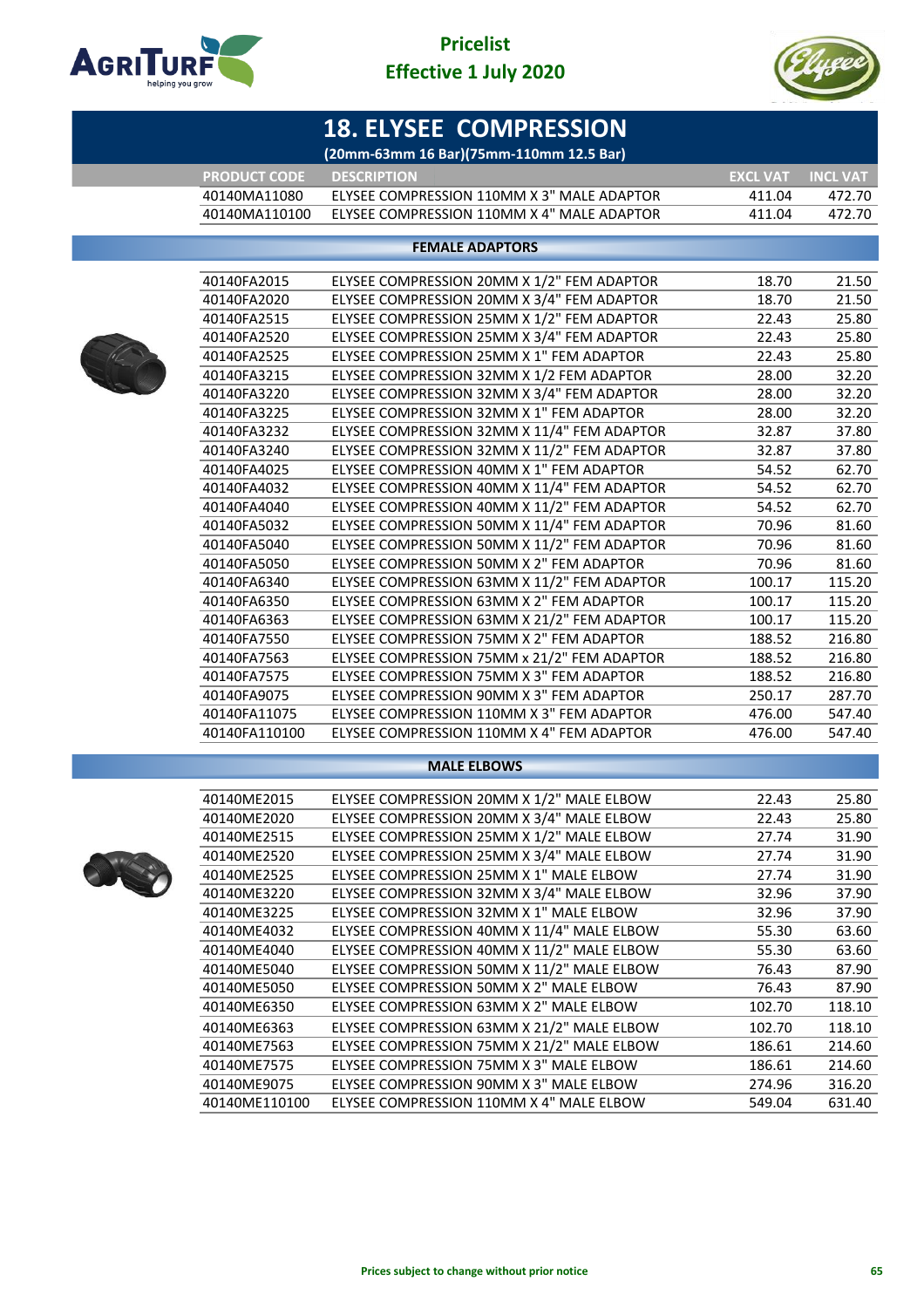

# **Pricelist Effective 1 July 2020**



|                            | <b>18. ELYSEE COMPRESSION</b>                                                     |                  |                  |
|----------------------------|-----------------------------------------------------------------------------------|------------------|------------------|
|                            | (20mm-63mm 16 Bar)(75mm-110mm 12.5 Bar)                                           |                  |                  |
| <b>PRODUCT CODE</b>        | <b>DESCRIPTION</b>                                                                | <b>EXCL VAT</b>  | <b>INCL VAT</b>  |
|                            | <b>FEMALE ELBOWS</b>                                                              |                  |                  |
| 40140FE2015                | ELYSEE COMPRESSION 20MM X 1/2" FEM ELBOW                                          | 23.22            | 26.70            |
| 40140FE2020                | ELYSEE COMPRESSION 20MM X 3/4" FEM ELBOW                                          | 23.22            | 26.70            |
| 40140FE2515                | ELYSEE COMPRESSION 25MM X 1/2" FEM ELBOW                                          | 29.91            | 34.40            |
| 40140FE2520                | ELYSEE COMPRESSION 25MM X 3/4" FEM ELBOW                                          | 29.91            | 34.40            |
| 40140FE2525                | ELYSEE COMPRESSION 25MM X 1" FEM ELBOW                                            | 29.91            | 34.40            |
| 40140FE3220                | ELYSEE COMPRESSION 32MM X 3/4" FEM ELBOW                                          | 35.57            | 40.90            |
| 40140FE3225                | ELYSEE COMPRESSION 32MM X 1" FEM ELBOW                                            | 35.57            | 40.90            |
| 40140FE4032                | ELYSEE COMPRESSION 40MM X 11/4" FEM ELBOW                                         | 69.57            | 80.00            |
| 40140FE4040                | ELYSEE COMPRESSION 40MM X 11/2" FEM ELBOW                                         | 69.57            | 80.00            |
| 40140FE5040                | ELYSEE COMPRESSION 50MM X 11/2" FEM ELBOW                                         | 96.35            | 110.80           |
| 40140FE5050                | ELYSEE COMPRESSION 50MM X 2" FEM ELBOW                                            | 96.35            | 110.80           |
| 40140FE6350                | ELYSEE COMPRESSION 63MM X 2" FEM ELBOW                                            | 126.96           | 146.00           |
| 40140FE6363                | ELYSEE COMPRESSION 63MM X 21/2" FEM ELBOW                                         | 126.96           | 146.00           |
| 40140FE7563                | ELYSEE COMPRESSION 75MM X 21/2" FEM ELBOW                                         | 231.39           | 266.10           |
| 40140FE7575                | ELYSEE COMPRESSION 75MM X 3" FEM ELBOW                                            | 231.39           | 266.10           |
| 40140FE9075                | ELYSEE COMPRESSION 90MM X 3" FEM ELBOW                                            | 366.00           | 420.90           |
| 40140FE110100              | ELYSEE COMPRESSION 110MM X 4" FEM ELBOW                                           | 575.04           | 661.30           |
|                            | <b>MALE TEES</b>                                                                  |                  |                  |
|                            |                                                                                   |                  |                  |
| 40140MT2015                | ELYSEE COMPRESSION 20MM X 1/2" MALE TEE                                           | 33.57            | 38.60            |
| 40140MT2020                | ELYSEE COMPRESSION 20MM X 3/4" MALE TEE                                           | 33.57            | 38.60            |
| 40140MT2025                | ELYSEE COMPRESSION 20MM X 1" MALE TEE                                             | 33.57            | 38.60            |
| 40140MT2515                | ELYSEE COMPRESSION 25MM X 1/2" MALE TEE                                           | 42.96            | 49.40            |
| 40140MT2520                | ELYSEE COMPRESSION 25MM X 3/4" MALE TEE                                           | 42.96            | 49.40            |
| 40140MT2525                | ELYSEE COMPRESSION 25MM X 1" MALE TEE                                             | 42.96            | 49.40            |
| 40140MT3215                | ELYSEE COMPRESSION 32MM X 1/2" MALE TEE                                           | 57.91            | 66.60            |
| 40140MT3220                | ELYSEE COMPRESSION 32MM X 3/4" MALE TEE                                           | 57.91            | 66.60            |
| 40140MT3225                | ELYSEE COMPRESSION 32MM X 1" MALE TEE                                             | 57.91            | 66.60            |
| 40140MT4025                | ELYSEE COMPRESSION 40MM X 1" MALE TEE                                             | 97.04            | 111.60           |
| 40140MT4032                | ELYSEE COMPRESSION 40MM X 11/4" MALE TEE                                          | 97.04            | 111.60           |
| 40140MT4040                | ELYSEE COMPRESSION 40MM X 11/2" MALE TEE                                          | 97.04            | 111.60           |
| 40140MT5040                | ELYSEE COMPRESSION 50MM X 11/2" MALE TEE                                          | 130.70           | 150.31           |
| 40140MT5050                | ELYSEE COMPRESSION 50MM X 2" MALE TEE                                             | 130.70           | 150.31           |
| 40140MT6350                | ELYSEE COMPRESSION 63MM X 2" MALE TEE                                             | 208.96           | 240.30           |
| 40140MT7550                | ELYSEE COMPRESSION 75MM X 2" MALE TEE                                             | 404.00           | 464.60           |
| 40140MT7563<br>40140MT7575 | ELYSEE COMPRESSION 75MM X 21/2" MALE TEE<br>ELYSEE COMPRESSION 75MM X 3" MALE TEE | 404.00<br>404.00 | 464.60<br>464.60 |
| 40140MT9075                | ELYSEE COMPRESSION 90MM X 3" MALE TEE                                             | 654.00           | 752.10           |
| 40140MT110100              | ELYSEE COMPRESSION 110MM X 4" MALE TEE                                            | 780.00           | 897.00           |
|                            |                                                                                   |                  |                  |
|                            | <b>FEMALE TEES</b>                                                                |                  |                  |
| 40140FT2015                | ELYSEE COMPRESSION 20MM X 1/2" FEM TEE                                            | 34.43            | 39.60            |
| 40140FT2020                | ELYSEE COMPRESSION 20MM X 3/4" FEM TEE                                            | 34.43            | 39.60            |
| 40140FT2515                | ELYSEE COMPRESSION 25MM X 1/2" FEM TEE                                            | 41.83            | 48.10            |
| 40140FT2520                | ELYSEE COMPRESSION 25MM X 3/4" FEM TEE                                            | 41.83            | 48.10            |
| 40140FT2525                | ELYSEE COMPRESSION 25MM X 1" FEM TEE                                              | 41.83            | 48.10            |
| 40140FT3220                | ELYSEE COMPRESSION 32MM X 3/4" FEM TEE                                            | 57.91            | 66.60            |
| 40140FT3225                | ELYSEE COMPRESSION 32MM X 1" FEM TEE                                              | 57.91            | 66.60            |
| 40140FT4032                | ELYSEE COMPRESSION 40MM X 11/4" FEM TEE                                           | 105.30           | 121.10           |
| 40140FT4040                | ELYSEE COMPRESSION 40MM X 11/2" FEM TEE                                           | 105.30           | 121.10           |
| 40140FT5040                | ELYSEE COMPRESSION 50MM X 11/2" FEM TEE                                           | 136.35           | 156.80           |
| 40140FT5050                | ELYSEE COMPRESSION 50MM X 2" FEM TEE                                              | 136.35           | 156.80           |
| 40140FT6350                | ELYSEE COMPRESSION 63MM X 2" FEM TEE                                              | 214.61           | 246.80           |
|                            |                                                                                   |                  |                  |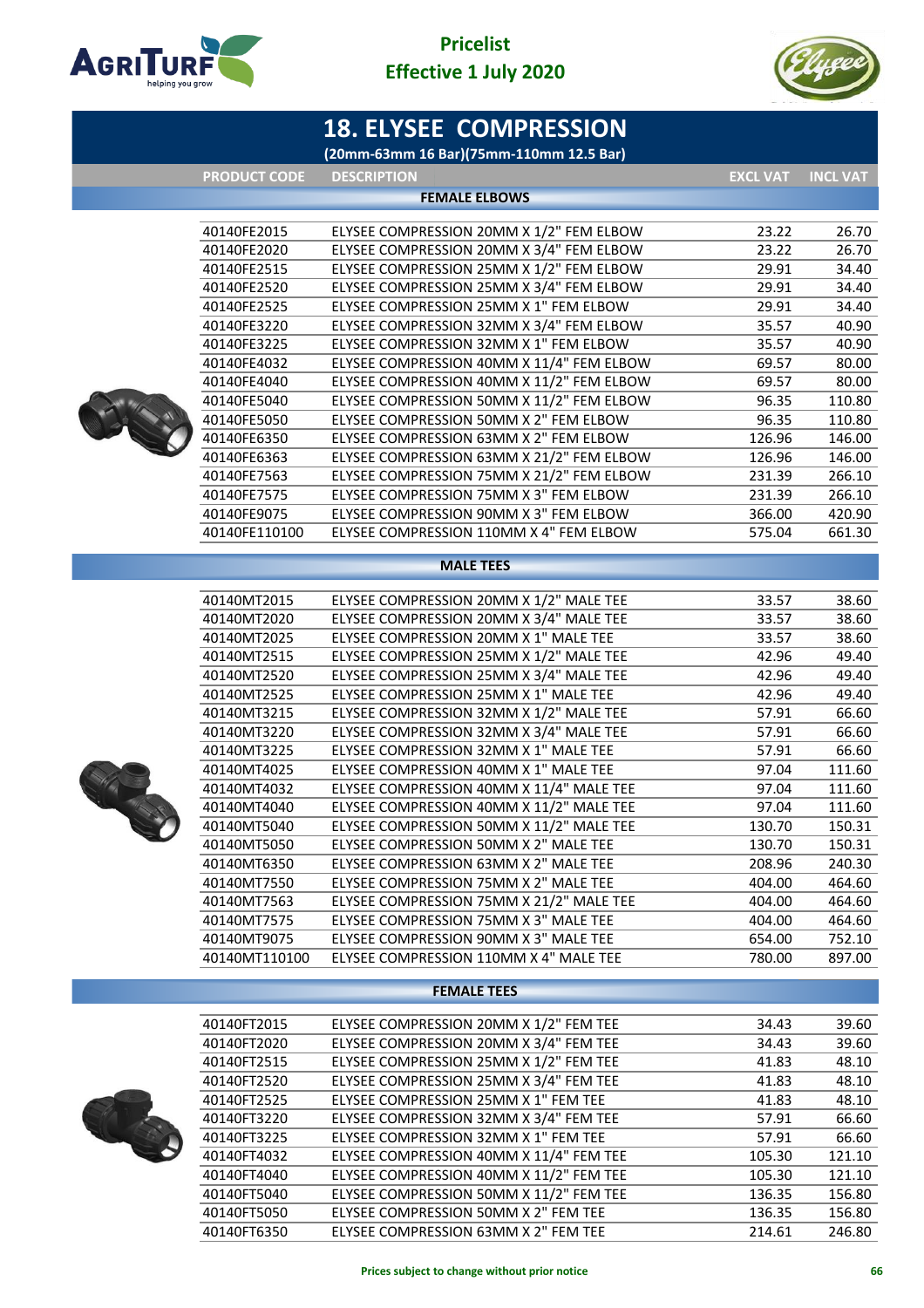



# **18. ELYSEE COMPRESSION**

### **(20mm-63mm 16 Bar)(75mm-110mm 12.5 Bar)**

|                     | (ZUNINI-OSHINI 10 DAI ) (7SHINI-11UNINI 12.5 DAI ) |                 |                 |
|---------------------|----------------------------------------------------|-----------------|-----------------|
| <b>PRODUCT CODE</b> | <b>DESCRIPTION</b>                                 | <b>EXCL VAT</b> | <b>INCL VAT</b> |
| 40140FT6363         | ELYSEE COMPRESSION 63MM X 21/2" FEM TEE            | 214.61          | 246.80          |
| 40140FT7550         | ELYSEE COMPRESSION 75MM X 2" FEM TEE               | 366.00          | 420.90          |
| 40140FT7563         | ELYSEE COMPRESSION 75MM X 21/2" FEM TEE            | 366.00          | 420.90          |
| 40140FT7575         | ELYSEE COMPRESSION 75MM X 3" FEM TEE               | 366.00          | 420.90          |
| 40140FT9075         | ELYSEE COMPRESSION 90MM X 3" FEM TEE               | 575.04          | 661.30          |
| 40140FT110100       | ELYSEE COMPRESSION 110MM X 4" FEM TEE              | 859.04          | 987.90          |
|                     |                                                    |                 |                 |

### **FLANGED ADAPTORS**

| 40140FLA5050   | ELYSEE COMPRESSION 50MM X 2" FLANGED ADAPTOR W/BO  | 411.04   | 472.70   |
|----------------|----------------------------------------------------|----------|----------|
| 40140FLA6350   | ELYSEE COMPRESSION 63MM X 2" FLANGED ADAPTOR W/BO  | 448.00   | 515.20   |
| 40140FLA7563   | ELYSEE COMPRESSION 75MM X 21/2" FLANGED ADAPTOR W/ | 616.00   | 708.40   |
| 40140FLA7575   | ELYSEE COMPRESSION 75MM X 3" FLANGED ADAPTOR W/BO  | 616.00   | 708.40   |
| 40140FLA90100  | ELYSEE COMPRESSION 90MM X 4" FLANGED ADAPTOR W/BO  | 821.04   | 944.20   |
| 40140FLA9075   | ELYSEE COMPRESSION 90MM X 3" FLANGED ADAPTOR W/BO  | 747.04   | 859.10   |
| 40140FLA110100 | ELYSEE COMPRESSION 110MM X 4" FLANGED ADAPTOR W/BO | 1 045.04 | 1 201.80 |
|                |                                                    |          |          |

### **SADDLES REINFORCED WITH METAL RING**

#### **TWO BOLT REINFORCED**

| 40140TS2515 | ELYSEE 25MM X 1/2" SADDLE 2 BOLT W/METAL RING | 27.65 | 31.80 |
|-------------|-----------------------------------------------|-------|-------|
| 40140TS2520 | ELYSEE 25MM X 3/4" SADDLE 2 BOLT W/METAL RING | 27.70 | 31.86 |
| 40140TS3215 | ELYSEE 32MM X 1/2" SADDLE 2 BOLT W/METAL RING | 30.52 | 35.10 |
| 40140TS3220 | ELYSEE 32MM X 3/4" SADDLE 2 BOLT W/METAL RING | 30.52 | 35.10 |
| 40140TS4015 | ELYSEE 40MM X 1/2" SADDLE 2 BOLT W/METAL RING | 34.35 | 39.50 |
| 40140TS4020 | ELYSEE 40MM X 3/4" SADDLE 2 BOLT W/METAL RING | 34.35 | 39.50 |
| 40140TS4025 | ELYSEE 40MM X 1" SADDLE 2 BOLT W/METAL RING   | 34.35 | 39.50 |
|             |                                               |       |       |

### **FOUR BOLTS REINFORCED**



| 40140TS5015  | ELYSEE 50MM X 1/2" SADDLE 4 BOLT W/METAL RING   | 49.30  | 56.70  |
|--------------|-------------------------------------------------|--------|--------|
| 40140TS5020  | ELYSEE 50MM X 3/4" SADDLE 4 BOLT W/METAL RING   | 49.30  | 56.70  |
| 40140TS5025  | ELYSEE 50MM X 1" SADDLE 4 BOLT W/METAL RING     | 49.30  | 56.70  |
| 40140TS5032  | ELYSEE 50MM X 11/4" SADDLE 4 BOLT W/METAL RING  | 52.96  | 60.90  |
| 40140TS6315  | ELYSEE 63MM X 1/2" SADDLE 4 BOLT W/METAL RING   | 50.78  | 58.40  |
| 40140TS6320  | ELYSEE 63MM X 3/4" SADDLE 4 BOLT W/METAL RING   | 50.78  | 58.40  |
| 40140TS6325  | ELYSEE 63MM X 1" SADDLE 4 BOLT W/METAL RING     | 50.78  | 58.40  |
| 40140TS6332  | ELYSEE 63MM X 11/4" SADDLE 4 BOLT W/METAL RING  | 58.96  | 67.80  |
| 40140TS6340  | ELYSEE 63MM X 11/2" SADDLE 4 BOLT W/METAL RING  | 58.96  | 67.80  |
| 40140TS7515  | ELYSEE 75MM X 1/2" SADDLE 4 BOLT W/METAL RING   | 59.74  | 68.70  |
| 40140TS7520  | ELYSEE 75MM X 3/4" SADDLE 4 BOLT W/METAL RING   | 59.74  | 68.70  |
| 40140TS7525  | ELYSEE 75MM X 1" SADDLE 4 BOLT W/METAL RING     | 59.74  | 68.70  |
| 40140TS7532  | ELYSEE 75MM X 11/4" SADDLE 4 BOLT W/METAL RING  | 64.17  | 73.80  |
| 40140TS7540  | ELYSEE 75MM X 11/2" SADDLE 4 BOLT W/METAL RING  | 64.17  | 73.80  |
| 40140TS7550  | ELYSEE 75MM X 2" SADDLE 4 BOLT W/METAL RING     | 64.17  | 73.80  |
| 40140TS9020  | ELYSEE 90MM X 3/4" SADDLE 4 BOLT W/METAL RING   | 78.35  | 90.10  |
| 40140TS9025  | ELYSEE 90MM X 1" SADDLE 4 BOLT W/METAL RING     | 78.35  | 90.10  |
| 40140TS9032  | ELYSEE 90MM X 11/4" SADDLE 4 BOLT W/METAL RING  | 78.35  | 90.10  |
| 40140TS9040  | ELYSEE 90MM X 11/2" SADDLE 4 BOLT W/METAL RING  | 78.35  | 90.10  |
| 40140TS9050  | ELYSEE 90MM X 2" SADDLE 4 BOLT W/METAL RING     | 78.35  | 90.10  |
| 40140TS11020 | ELYSEE 110MM X 3/4" SADDLE 4 BOLT W/METAL RING  | 98.87  | 113.70 |
| 40140TS11025 | ELYSEE 110MM X 1" SADDLE 4 BOLT W/METAL RING    | 98.87  | 113.70 |
| 40140TS11032 | ELYSEE 110MM X 11/4" SADDLE 4 BOLT W/METAL RING | 98.87  | 113.70 |
| 40140TS11040 | ELYSEE 110MM X 11/2" SADDLE 4 BOLT W/METAL RING | 98.87  | 113.70 |
| 40140TS11050 | ELYSEE 110MM X 2" SADDLE 4 BOLT W/METAL RING    | 98.87  | 113.70 |
| 40140TS11075 | ELYSEE 110MM X 3" SADDLE 4 BOLT W/METAL RING    | 123.13 | 141.60 |
| 40140TS12525 | ELYSEE 125MM X 1" SADDLE 4 BOLT W/METAL RING    | 132.87 | 152.80 |
| 40140TS12540 | ELYSEE 125MM X 11/2" SADDLE 4 BOLT W/METAL RING | 132.87 | 152.80 |
| 40140TS12550 | ELYSEE 125MM X 2" SADDLE 4 BOLT W/METAL RING    | 132.87 | 152.80 |
|              | Prices subject to change without prior notice   |        | 67     |
|              |                                                 |        |        |